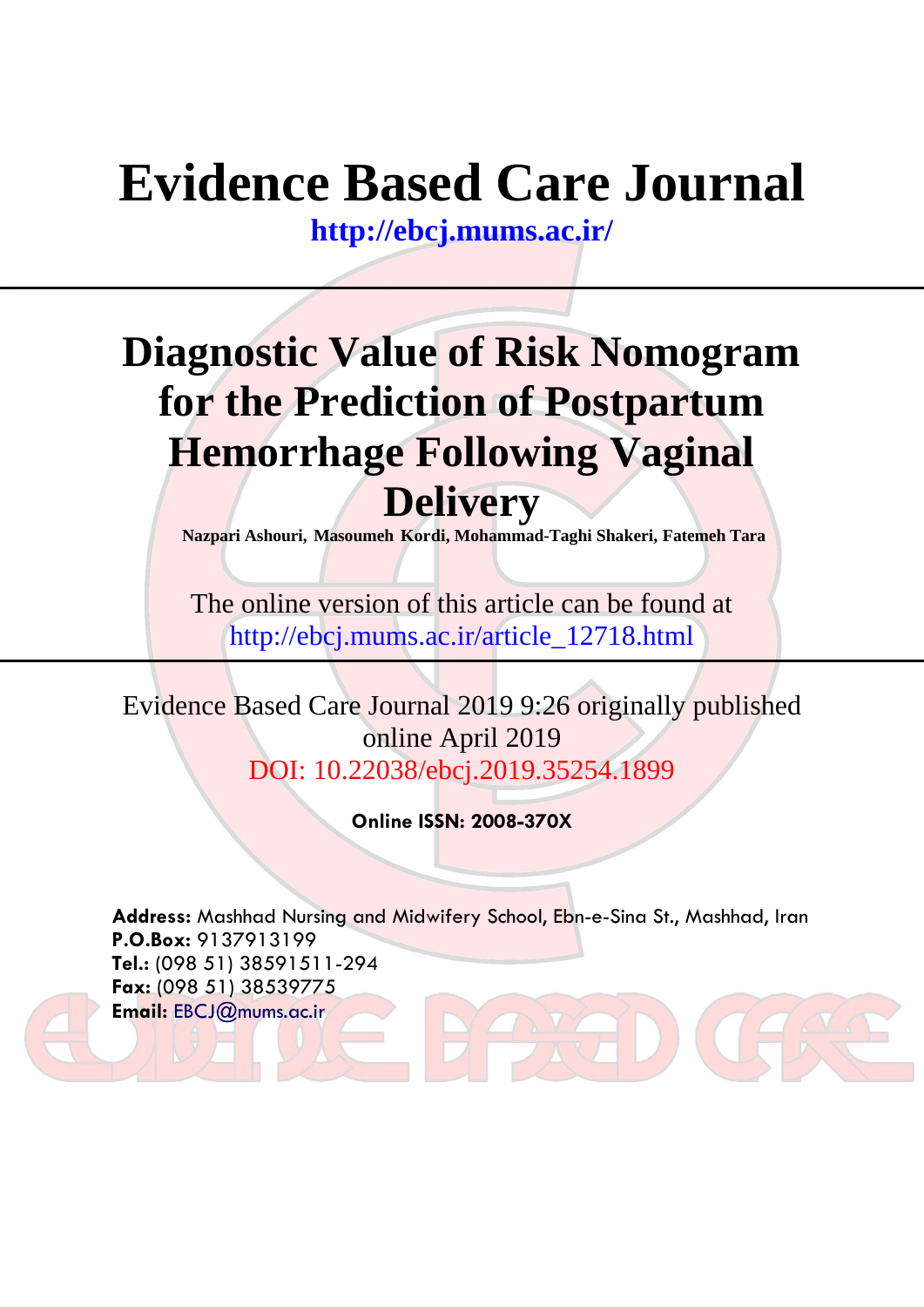

**Evidence Based Care Journal** 

Original Article



### **Diagnostic Value of Risk Nomogram for the Prediction of Postpartum Hemorrhage Following Vaginal Delivery**

Nazpari Ashouri<sup>1</sup>, Masoumeh Kordi<sup>\*2</sup>, Mohammad-Taghi Shakeri<sup>3</sup>, Fatemeh Tara<sup>4</sup>

**Received**: 06/10/2018 **Accepted**: 14/04/2019

Evidence Based Care Journal, 9 (1): 26-34

#### **Abstract**

**Background:** Postpartum hemorrhage (PPH) is considered as one of the major causes of maternal mortality worldwide. The most effective risk factors have been suggested in various studies on risk nomogram for the prediction of PPH.

**Aim**: This study aimed to determine the diagnostic value of the risk nomogram for the prediction of PPH.

**Method:** This study was performed prospectively using diagnostic methods on 600 women admitted to Omolbanin Hospital, Mashhad, Iran, from May to October 2017. The researcher measured and recorded the loss of blood volume in mothers using plastic blood collection bags and pads within 4 h after delivery. Subsequently, risk nomogram was completed for each study sample and the probability score for PPH was calculated by the researcher's assistants. The obtained data were analyzed in SPSS software (Version 25). Ultimately, the receiver operating characteristic (ROC) curve of risk nomogram was plotted in this study.

**Results:** The PPH occurred in 33.3% (n=200) of deliveries in this study. The area under the ROC curve was estimated at 81.2%. The point of 0.1 with 85.5% sensitivity and 51.5% specificity was also selected as the proposed cut-off point for this nomogram.

Implications for practice: According to the results, the risk nomogram was considered as an appropriate method for the prediction of PPH. Therefore, it was recommended as a simple and noninvasive approach in childbirth for the prediction of PPH.

**Keywords:** Nomogram, Postpartum Hemorrhage, Risk Factor, Specificity and Sensitivity

<sup>1.</sup>MSc Student in Midwifery, Faculty of Nursing and Midwifery, Mashhad University of Medical Sciences, Mashhad, Iran

<sup>2.</sup>Assistant Professor, Nursing and Midwifery Care Research Center, Mashhad University of Medical Sciences, Mashhad, Iran

<sup>3.</sup>Professor of Biostatistics, School of medicine, Mashhad University of Medical Sciences, Mashhad, Iran

<sup>4.</sup>Professor of obstetrics and gynecology, Research Center for Patient Safety, School of medicine, Mashhad University of Medical Sciences, Mashhad, Iran

<sup>\*</sup> Corresponding author, Email: kordim@mums.ac.ir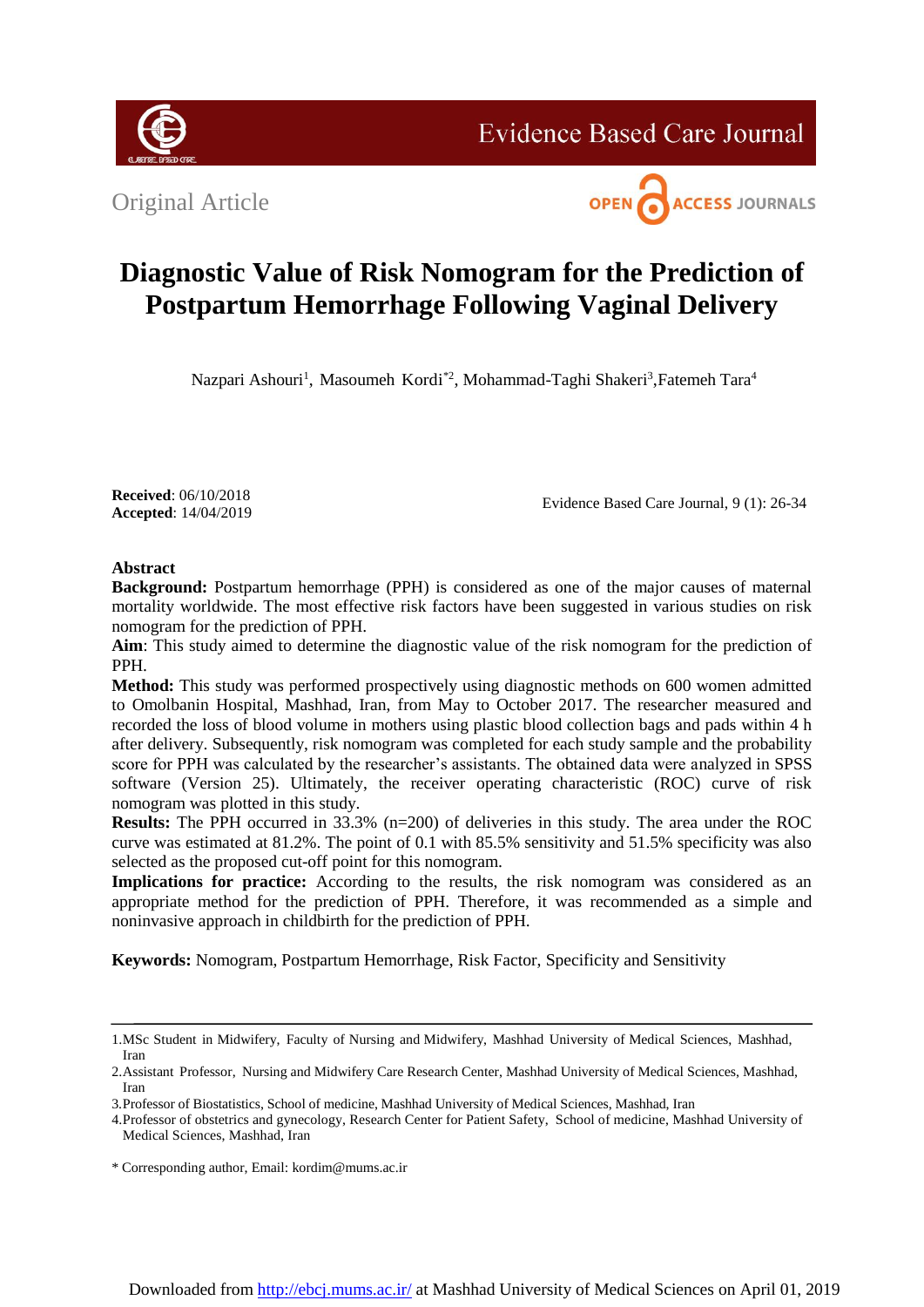#### **Introduction**

Postpartum hemorrhage (PPH) is a known emergency situation in midwifery (1) characterized by 500 ml or more blood loss from genital tract within 24 h following vaginal delivery (2). The incidence of PPH has been reported to vary from 0.8% to 28.9% in numerous studies (3, 4) and it has also been reported about 27% in an investigation conducted in Ahvaz, Iran (5). The PPH is also considered as one of the major causes of maternal mortality across the world (6). This bleeding mostly occurs within 4 h after childbirth (7, 8) and the highest rate of maternal mortality (88 %) happen at this time (9, 10). Three approaches, including the prevention of augmentation of bleeding, early recognition of bleeding and the estimation of loss of blood volume, and correct management of postpartum bleeding are considered to deal with PPH (11, 12). Given that 77% of hemorrhages happen at the presence of risk factors, it is necessary to identify such factors for the prediction of the hemorrhage incidence. The risk factors acknowledged in most studies include race (Asian mothers), maternal age and weight before delivery, a number of deliveries, hemoglobin and platelet levels, instrumental labor, uterine fundal pressure, episiotomy, perineal tears, retained placenta and its weight, as well as neonatal birth weight (13-15).

With regard to the strong correlation between the given risk factors and PPH in numerous studies, it seems that it is possible to use a model encompassing a number of factors for the prediction of PPH (13). Some guidelines have been developed for the classification of mothers into high-risk and lowrisk groups following the results of studies for the evaluation of PPH risk factors. However, the instruments used in these studies have not been provided with high diagnostic values or such values have not been specified for them. Accordingly, these instruments do not have the required efficiency to be employed in hospitals (16, 17).

All the studies conducted on the understanding of the PPH risk factors have been retrospective and accomplished by the information provided in records. Such administrative data have not been able to review all the potential factors involved in childbirth. Accordingly, clinical data are needed to better understand the relationship between delivery factors and PPH (4).

The ROC curve is plotted for each model to measure the predictive value that can be measured according to the area under the curve (AUC). According to Swets's criteria and Zhu et al. (2010), the predictive value of models based on AUC domain can be divided into four categories. If 1>AUC>0.9, the predictive value of a model is excellent. This value is assumed good if 0.9>AUC>0.8. In addition, the predictive value of a model is worthless and the given value is reported bad if 0.8>AUC>0.7 and 0.7>AUC>0.6, respectively (18, 19). The points with the highest sensitivity are of utmost priority to determine the cut-off point in screening tests (20). Five models have been invented so far to predict the bleeding using risk factors; however, most of these models have had limited predictive power and the credibility of none of them has been measured in various communities (13, 17, 21-23).

According to a study conducted by Bigguzi et al. on Italian women from 2007 to 2009 (2012), a significant relationship was observed between the number of deliveries, episiotomy, retained placenta, hemoglobin levels, neonatal birth weight, race, Kristeller maneuver, placenta weight, genital tract tears, maternal age, vacuum-assisted delivery, and platelet levels.

They also proposed a nomogram to predict PPH with 71% predictive value (13). With regard to the suggestion by Bigguzi et al. for determining the validity of this nomogram in different environmental conditions and the absence of reports about establishing the diagnostic value of this nomogram in Iran, the present study was conducted in order to determine the diagnostic value of risk nomogram in the prediction of PPH in pregnant women admitted to Omolbanin Hospital in Mashhad, Iran, from May to October 2017.

#### **Methods**

This study was performed prospectively using diagnostic methods on a total number of 600 nulliparous and multiparous women admitted to the maternity ward of Omolbanin Hospital in Mashhad, Iran, from May to October 2017. All participants met the inclusion criteria in this study. The inclusion criteria were: 1) age range of 15 to 50 years, 2) gestational age of 37 weeks or more, 3) cervical dilatation of 4-6 cm during admission, 4) selective vaginal delivery, 5) fetal vertex presentation, 6) singleton pregnancy, and 7) lack of uterine scars.

On the other hand, the participants with emergency cesarean section, oxytocin intake by more than 20 units through infusion, and 10 units intramuscular as prophylaxis at the third stage of labor were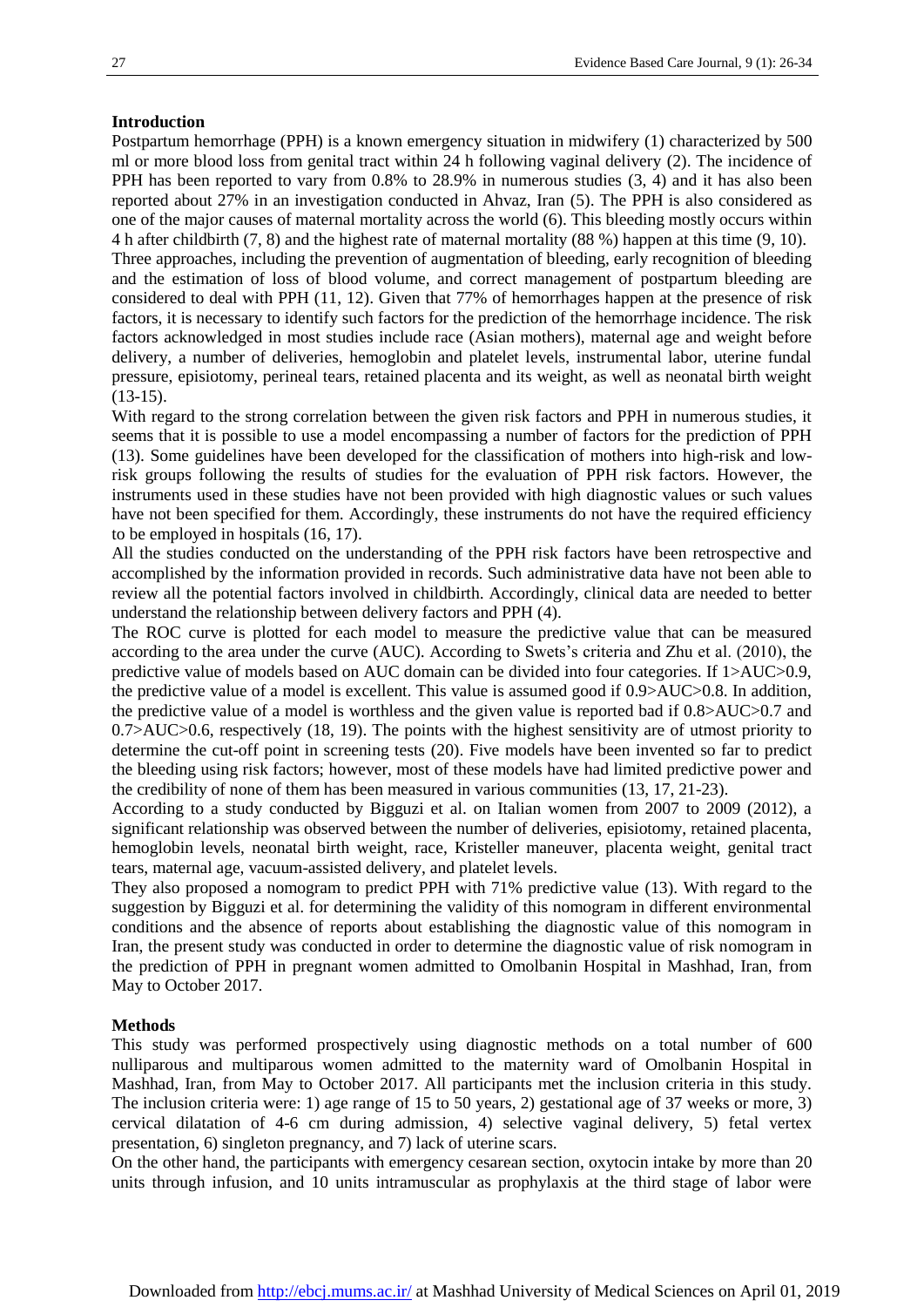excluded from the study. Initially, 653 individuals were recruited in this study. However, 28, 23, and 2 of them were excluded due to emergency cesarean section, oxytocin intake at the third stage of labor, and urine leaks, respectively. Eventually, the final analysis was done on 600 study samples.

The study protocol was approved by the Ethics Committee of Mashhad University of Medical Sciences, Mashhad, Iran. Subsequently, the onset of the active phase of the first stage of labor and the objectives of the study were explained to the participants.

Moreover, written consent forms were obtained from mothers according to ethical codes followed by sampling. The PASS software was used to determine the sample size. Accordingly, the AUC and power were obtained at 0.7 and 0.5, respectively. Eventually, the sample size was calculated about 600. The tools used in this study included plastic blood collection bags, a digital scale, a hemoglobin and platelet analyzer, a risk nomogram, and information forms of individual characteristics, midwifery, and stages of labor.

This nomogram contained 12 quantitative variables (i.e., maternal age and weight, neonatal and placental weight, and prenatal hemoglobin and platelet levels) and qualitative ones (i.e., parity, race, perineal tears, episiotomy, vacuum-assisted delivery, Kristeller maneuver, and retained placenta). A score was assigned to each variable and a total score was calculated using sum of the scores. Finally, the probability of PPH for each participant was reported by numbers ranging from 0.1 to 0.9. In this respect, the scores lower than 136, by 136, and from 136 to 236 showed the probability of zero, 0.1, and 0.1 to 0.9, respectively (Figure1 ).



**Figure 1: Risk nomogram predictive of postpartum hemorrhage**

The content validity was also used to determine the validity of the individual characteristics. In addition, the content validity of the information forms of midwifery and stages of labor as well as the nomogram were approved by seven faculty members of Mashhad University of Medical Sciences, Mashhad, Iran.

The validity of the plastic blood collection bag had been also proved in various studies by Abbaspoor et al. (2010), Tourne et al. (2004), Patel et al. (2006), and Ambardekar et al. (2014). It was determined by comparison with a gold standard method (5, 24-26). The hemoglobin and platelet levels were also measured by Sysmex KX-21N analyzer in the laboratory of Omolbanin Hospital. The reliability of the risk nomogram was similarly verified by inter-rater agreement method. Therefore, the scores of risk nomograms of 20 study samples were calculated by the researcher and her assistants.

In the next stage, the reliability of the risk nomogram was confirmed  $(r=0.92)$ . The reliability of plastic blood collection bag was also confirmed by inter-rater agreement method (r=0.98).

The blood samples of 15 individuals whose hemoglobin and platelet levels had been measured by the hospital laboratory in the morning, evening, and night shifts (5 samples per shift) were sent again to hospital laboratory (with fake names) to corroborate the reliability of hemoglobin and platelet.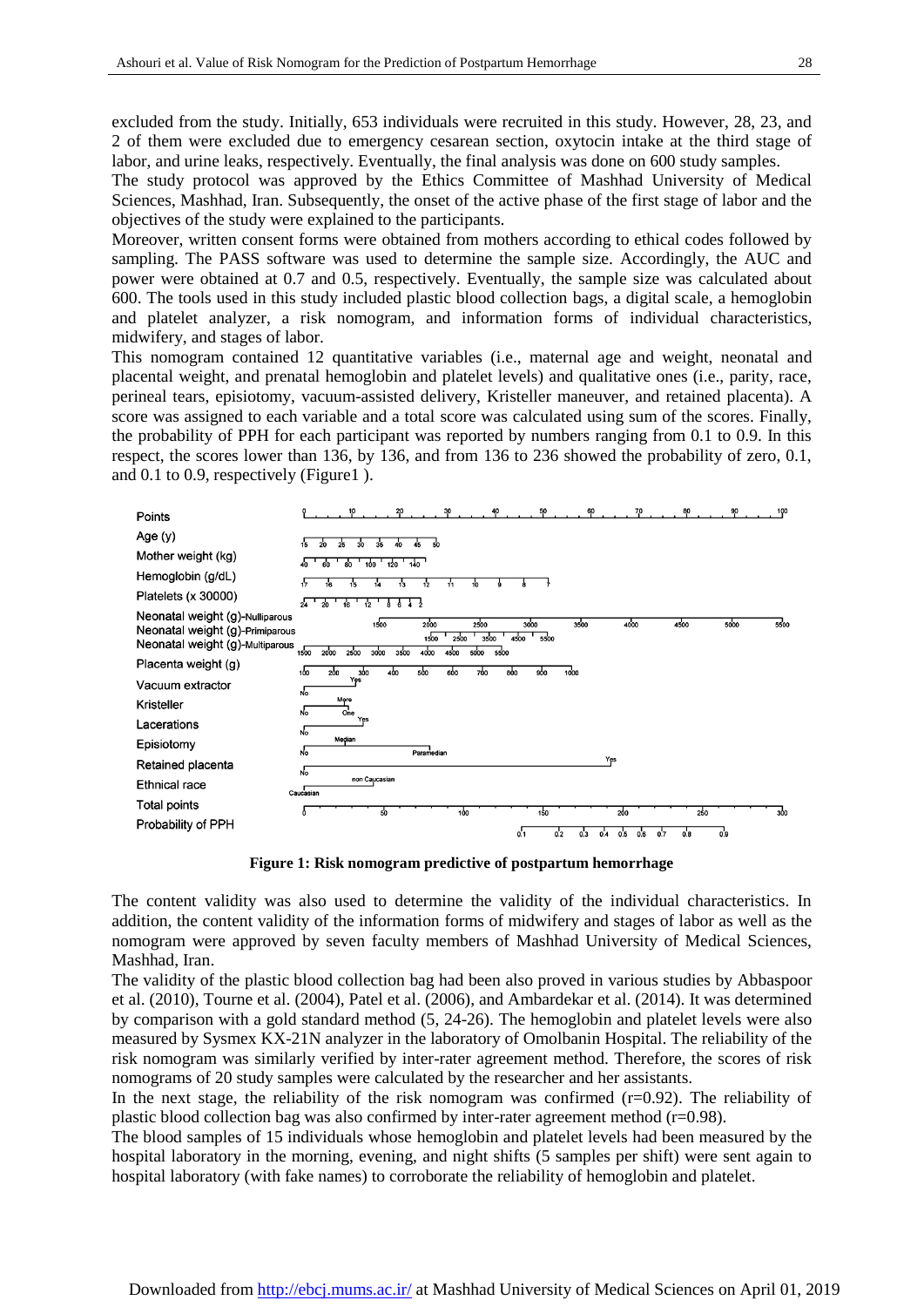Afterward, the laboratory results of these two samples were authorized using the agreement between evaluators by a correlation coefficient of  $r=0.84$  and  $r=0.87$  for hemoglobin and platelet, respectively. The study protocol was approved by the Ethics Committee of Mashhad University of Medical Sciences, Mashhad, Iran, on March 14, 2017 (IRCT code: 951233). The researcher explained the research objectives and methodology of the research process. The plastic blood collection bag was put under the parturient immediately after the neonate birth and it was taken out and weighed after one hour. Then, the weight of the bag subtracted from the initial weight of the empty bag (70 g) and it was recorded in the bleeding data form. Following this step, every 15 min within the second hour after birth and every 30 min during the third and fourth hours, a weighed pad in which the lost blood had been collected was given to the mother.

The pad was then removed after 15 min in the second hour and 30 min during the third and fourth hours. The pad weight and the result of the subtracted weight from the initial weight was recorded in bleeding data form.

Finally, the risk nomogram for each participant was drawn by the researcher's assistants using data in the forms and then its score was calculated and recorded in SPSS software (Version 25). After the completion of data, the ROC curve was plotted to determine the percentage of subjects who were correctly classified in PPH group by the risk nomogram. In addition, the AUC was calculated and sensitivity and specificity were determined in this study. The data were analyzed using the Mann-Whitney U test, independent t-test, and the Chi-square test. P-value less than 0.05 was considered significant and p-value less than 0.15 was also considered as the criteria for inclusion of a variable in logistic regression.

#### **Results**

The mean of the lost blood for four hours after delivery was  $449.65 \pm 266.97$ . Out of 600 study samples, the blood loss volume of 400 samples was less than 500 ml and 200 people (33.3%) had bleeding equal to 500 ml or higher. To determine the percentage of correctly classified subjects in PPH group by the risk nomogram, the ROC curve was plotted and the AUC was calculated by 0.812±0.020 with the probability of ˂0.001 and confidence interval of 95% (0.772-0.851) (Figure 2).



**ROC Curve** 

**Figure 2: ROC curve of the predictive nomogram of postpartum hemorrhage**

Sensitivity, specificity, and accuracy of various cut-off points in the nomogram were also determined. The point of 0.1 had the highest sensitivity (85.5%) while the points of 0.8 and 0.9 obtained the highest specificity.

Moreover, the cut-off point of 0.2 had the highest accuracy (75.75%) for predicting PPH. The least sensitivity and specificity equal to 0.5% and 51.5% were at the cut-off points of 0.9 and 0.1, respectively. The cut-off point of 0.9 also had the lowest validity or accuracy (50.25%) for predicting PPH. Since this nomogram was considered as a screening test and among the sensitivity and specificity of different points of the nomogram, the maximum of sensitivity was selected as the best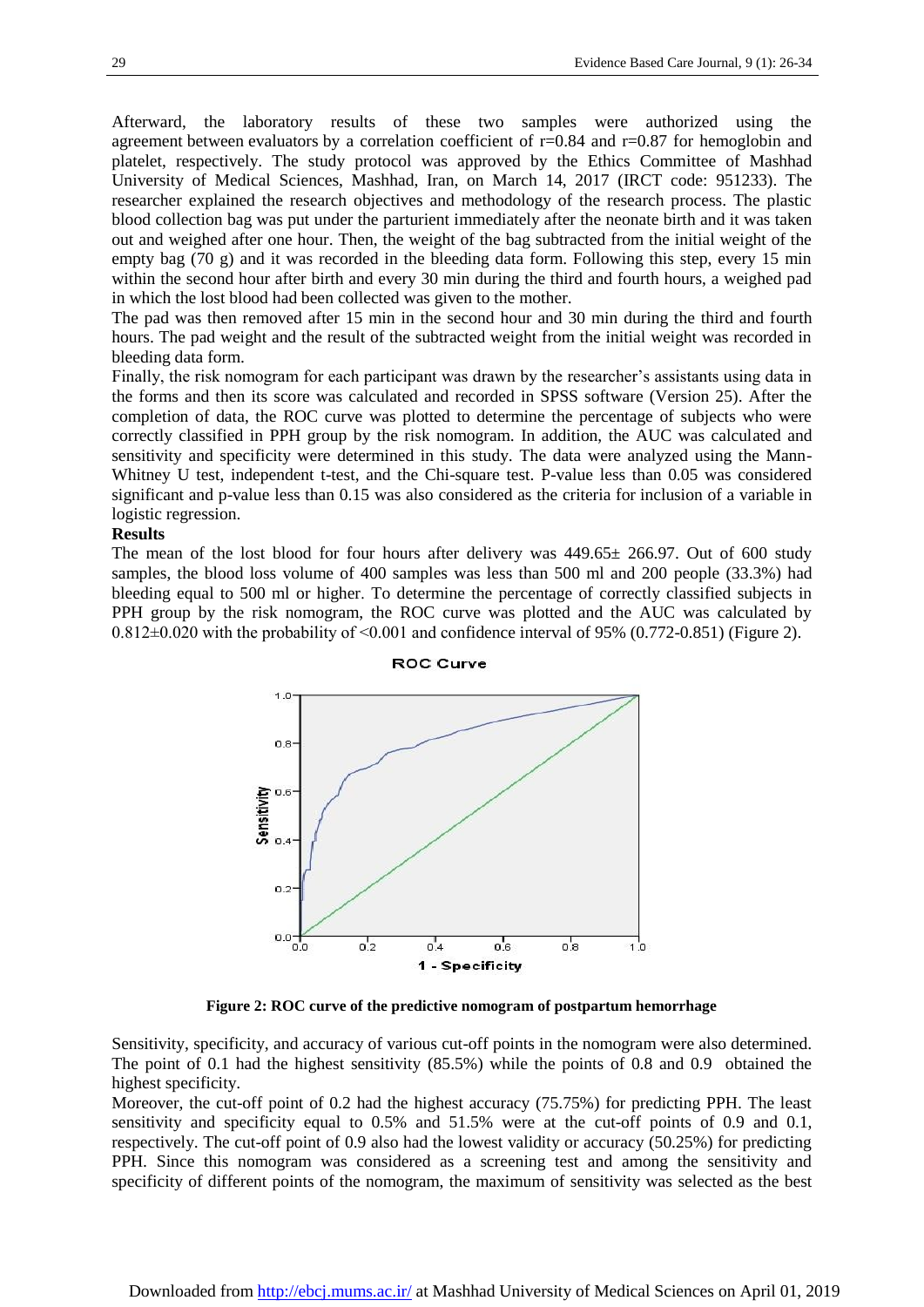cut-off point with a value of 0.1 and higher as well as sensitivity and specificity of 85.5% and 51.5%; respectively (Table 1).

| Cut-off points | Sensitivity<br>$\%$ | Specificity<br>$\%$ | (Accuracy) |
|----------------|---------------------|---------------------|------------|
| 0.1            | 85.5                | 51.5                | 68.5       |
| 0.2            | 69                  | 82.5                | 75.75      |
| 0.3            | 51                  | 93.5                | 72.25      |
| 0.4            | 39                  | 96.3                | 67.65      |
| 0.5            | 26                  | 98.8                | 62.4       |
| 0.6            | 16                  | 99.3                | 57.65      |
| 0.7            | 7.5                 | 99.8                | 53.65      |
| 0.8            | 2                   | 100                 | 51         |
| 0.9            | 0.5                 | 100                 | 50.25      |

**Table 1: Diagnostic value of proposed cutting points in risk nomogram for the prediction of postpartum hemorrhage**

The results of the comparison of quantitative variables of the nomogram in both groups were equal to and more than 500 ml and less than 500 ml as calculated by independent t-test and Mann-Whitney U test. In addition, there was a statistically significant difference between these groups in terms of age, maternal weight, platelet levels, neonatal birth weight, and placental weight (Table 2).

| Variable                                            | Bleeding equal to and<br>more than 500 ml<br>$(N=200)$ | Bleeding less than<br>500 ml<br>$(N=400)$ |              |                |                                         |
|-----------------------------------------------------|--------------------------------------------------------|-------------------------------------------|--------------|----------------|-----------------------------------------|
|                                                     | $Mean \pm SD$                                          | $Mean \pm SD$                             | P- value     | (OR)           | 95% CI                                  |
| Age (Year)                                          | $25.8 \pm 5.9$                                         | $27.2 \pm 6.3$                            | $P=0.007*$   | 1.040          | 1.010-<br>1.069                         |
| Mother's weight $(Kg)$                              | $77.2 \pm 11.1$                                        | $72.3 \pm 10.3$                           | $P<0.001**$  | 1.047          | $1.011 -$<br>1.083                      |
| Mother's Platelets $(\times 1000)$                  | $197.7 \pm 50.6$                                       | $207.4 \pm 54.5$                          | $P=0.037**$  | 0.989          | $0.981 -$<br>0.996                      |
| Mother's Hemoglobin(g/dl)                           | $12.8 \pm 1.2$                                         | $13.0 \pm 1.1$                            | $P=0.027*$   | 1.160          | 0.999-<br>1.347                         |
| Neonatal weight $(g)$                               | 3284.3±509.0                                           | 3138.7±487.2                              | $P<0.024*$   | 4.025          | $3.641 -$<br>6.850                      |
| Placental weight(g)                                 | $608.3 \pm 130.7$                                      | 548.0±125.1                               | $P<0.001*$   | 1.003          | $1.003 -$<br>1.011                      |
|                                                     | N(% )                                                  | N(% )                                     | P- value     | (OR)           | 95% CI                                  |
| Race<br>Caucasian<br>Non-Caucasian                  | 164(31.3)<br>36(48.0)                                  | 361 (68.7)<br>39(52.0)                    | $P=0.006***$ | 0.645          | $1.141 -$<br>11.644                     |
| Parity<br>Nulliparous<br>Primiparous<br>Multiparous | 113(46.6)<br>44(24.8)<br>43(23.7)                      | 129(53.4)<br>133(75.2)<br>138(76.3)       | $P<0.001***$ | 5.987<br>1.219 | 1.870-<br>21.821<br>$2.144 -$<br>11.125 |

**Table 2: Demographic and reproductive characteristics of pregnant women in the two study groups and Predictive factors of postpartum hemorrhage on the logistic regression analysis.**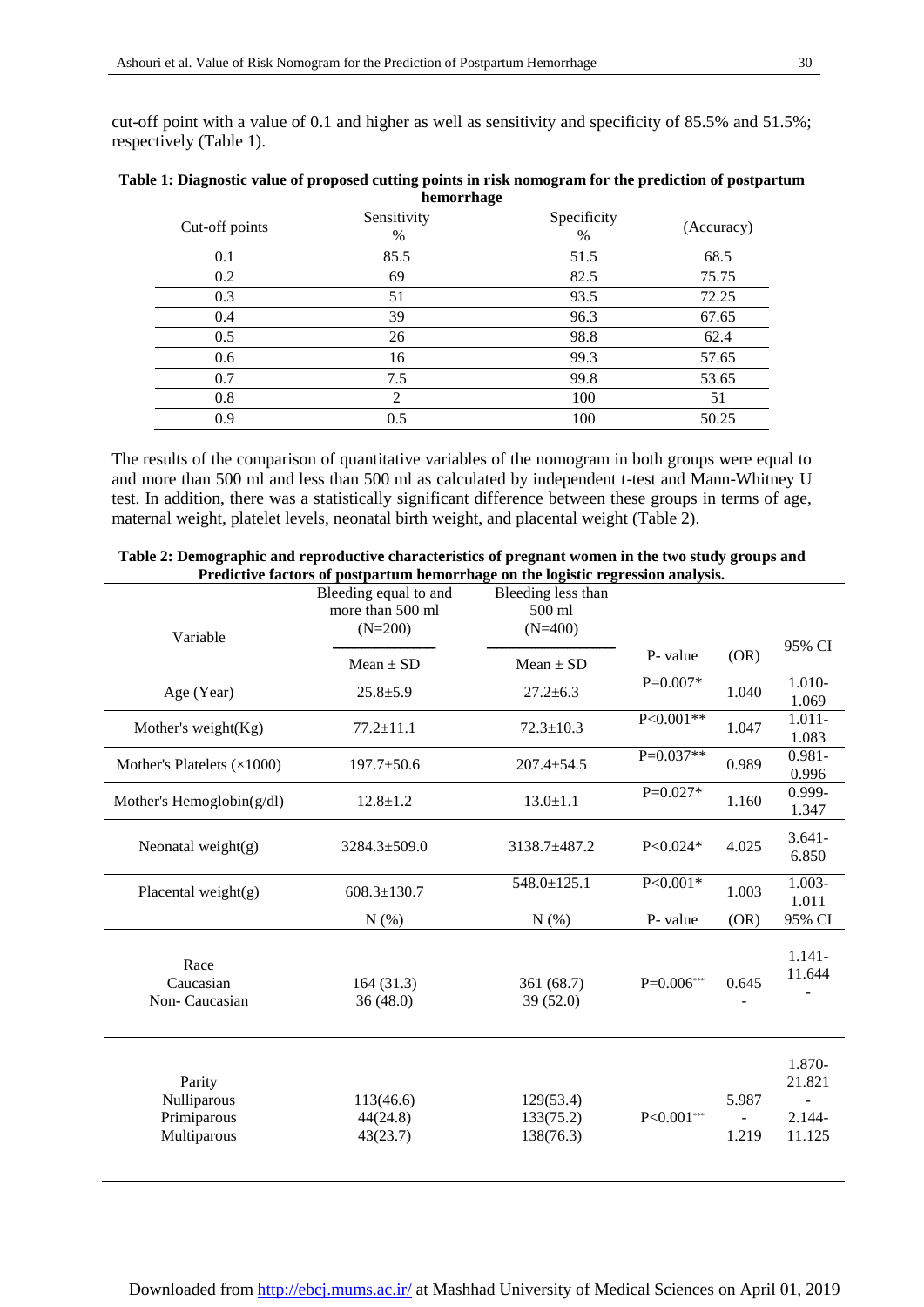| Uterine fundus pressure<br>N <sub>o</sub><br>One time<br>More than one time | 127(26.8)<br>14(63.7)<br>59 (57.3) | 348 (73.2)<br>8(36.3)<br>44 (42.7) | $P<0.001*$            | 1.964<br>2.688            | 1.964-<br>11.764<br>2.688-<br>6.896 |
|-----------------------------------------------------------------------------|------------------------------------|------------------------------------|-----------------------|---------------------------|-------------------------------------|
| Use of vacuum<br>Yes<br>N <sub>0</sub>                                      | 19(86.4)<br>181 (31.3)             | 3(13.6)<br>397 (68.7)              | $P<0.001**$<br>$\ast$ | 13.69<br>$8\phantom{.0}$  | 4.000-<br>47.619                    |
| Episiotomy<br>Yes<br>N <sub>o</sub>                                         | 132(39.1)<br>68 (26.2)             | 207(60.9)<br>192 (73.8)            | $P=0.001**$<br>$**$   | 3.921                     | $1.041 -$<br>14.705                 |
| Genital tract tears<br>Yes<br>N <sub>o</sub>                                | 100(42.8)<br>27(21.3)              | 134 (57.2)<br>80 (37.4)            | $P<0.001**$<br>*      | 17.85<br>$\boldsymbol{7}$ | $2.041 -$<br>16.666                 |

#### **Table 2 Continued.**

\* Mann-Whitney U test

\*\* Independent t-test

\*\*\* Chi-Square test

\*\*\*\* Fisher's exact test

Moreover, the results of the comparison of qualitative variables in these two groups based on the findings of Mann-Whitney U test, the Chi-square test, and Fisher's exact test showed a statistically significant difference between parity, fundal pressure, use of vacuum, episiotomy, genital tract tears, retained placenta, and maternal race.

The results of the logistic regression test in this study showed that maternal age, race, parity, maternal weight, platelet levels, uterine fundal pressure, use of vacuum, episiotomy, neonatal birth weight, as well as placental weight were each associated with an increased odds of PPH. The risk of PPH in the women who had episiotomy was 3.921 times more than those who had not experienced this condition. Furthermore, perineal tears could increase the risk of PPH by 17.857 times (Table 2).

#### **Discussion**

After plotting the ROC curve in the present study, the risk nomogram could predict 81.2% of PPH (AUC=81.2). According to Swets's criteria, these findings showed that the given nomogram was endowed with a good percentage of subjects who were correctly classified. The point of 0.1 had the maximum sensitivity for predicting PPH, which was introduced as a cut-off point.

In a study conducted by Bigguzi et al. (2012) on 100 women in Italy, the nomogram predicted 70% of PPH (13). Alvarez et al. (2018) also proposed the predictive model of severe PPH in Australia. The variables affecting this model included maternal age, nulliparity, and duration of the first and the second stages of labor, neonatal birth weight, and prenatal hemoglobin levels. The predictive value of this model was estimated at 90% in a retrospective study on 2336 singleton term women and 83% in a prospective study on 953 women (23). The results of the study performed by Alvarez et al. were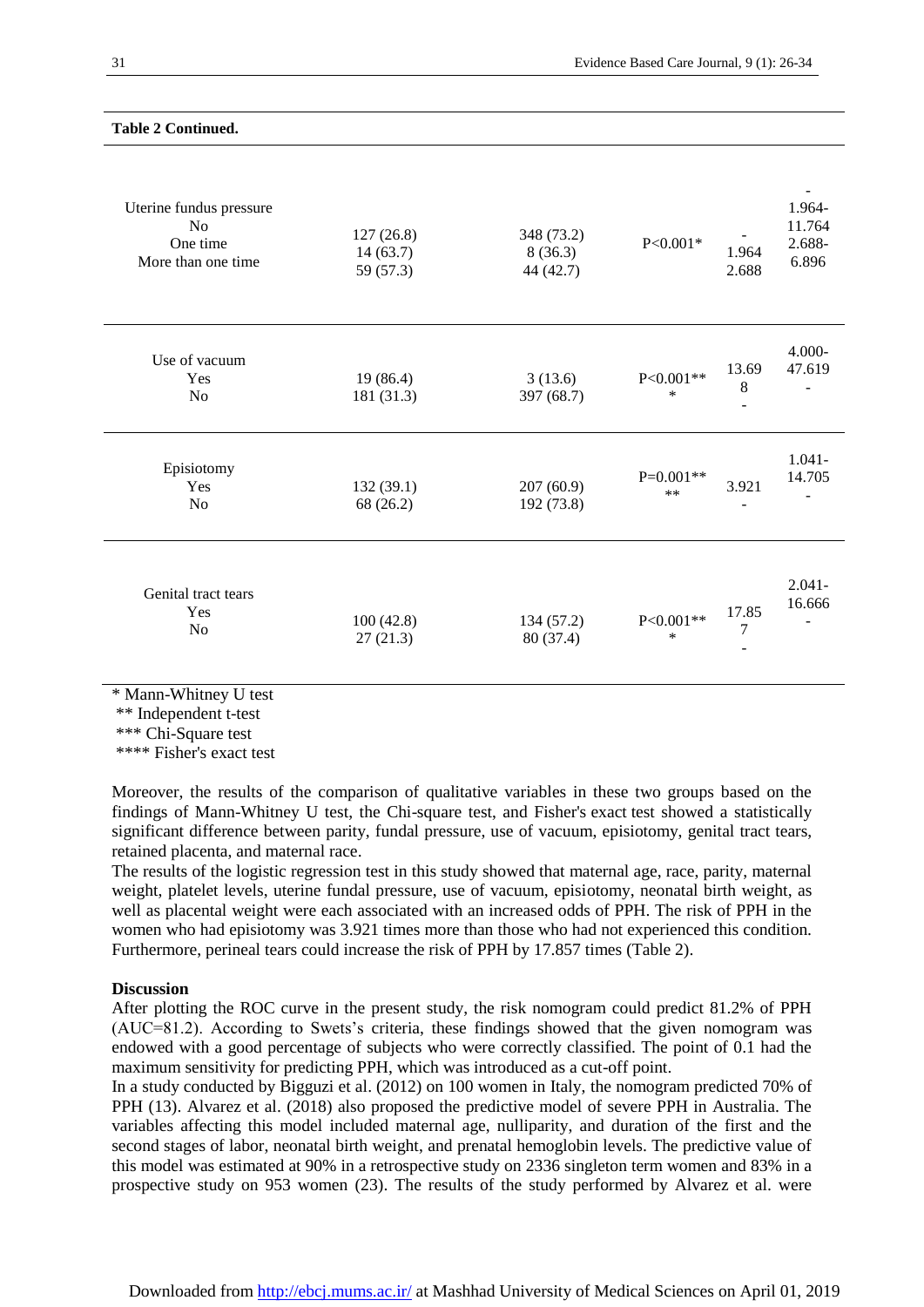consistent with the findings of the present study due to the similarity of the examined variables such as maternal age, neonatal weight, and hemoglobin levels before delivery.

According to a study carried out by Prata et al. in Egypt, (2011), the risk factors of PPH were divided into antepartum and intrapartum groups. Based on their model, the predictive risk factors of PPH included hemoglobin levels less than or equal to 11 mg per deciliter before delivery, previous history of PPH, and augmented and prolonged labor.

However, this model was able to predict only 10% of the bleeding. According to this model, if the person had only one of the risk factors mentioned above, the model could have the highest sensitivity (100%) and the least specificity (9.01%). If the person had all of the four mentioned risk factors, this model could have the least sensitivity (13.79%) and the highest specificity (98.92%). Accordingly, PPH could not be predicted (21). The results of the study revealed by Prata et al. were not in line with the findings of the present study due to the difference in the variables of the model proposed by Prata et al*.* and the given risk nomogram.

Two predictive models of PPH in women with gestational hypertension or mild preeclampsia were similarly proposed by Koopmans et al. (2014). The first model included prenatal variables, such as maternal age and platelet level; however, the second model contained variables during delivery, such as gestational age, duration of first and second stage of labor, neonatal birth weight, episiotomy, type of delivery, retained placenta, as well as manual removal of placenta.

Based on the AUC of the ROC curve, the first and the second model could predict 59% and 64% of PPH in women with gestational hypertension or mild preeclampsia, respectively (17). Therefore, the models presented in the study by Koopmans et al. failed to provide good predictive values. The results of the study by Koopmans et al. were not in agreement with the findings of the present study due to the differences in the study samples as well as separation of pre- and postpartum risk factors in the proposed model.

In this regard, Helman et al. (2015) conducted a study in Israel in order to predict severe PPH. In their study, multiple pregnancies, labor induction, cesarean section, and instrumental delivery were considered as the risk factors for severe PPH and the receipt of more than or equal to 5 units of red blood cells. The model provided was able to predict 91.9% of severe PPH (22). According to Swets's criteria, the predictive value of the model proposed by Helman et al. was excellent; however, the findings of the study were not consistent with those in the present investigation due to the difference in the studied variables as well as the definition provided for PPH.

In this study, PPH occurred in 33.3% of the study samples; however, its prevalence rate varied from 0.8% to 28.9% in different studies. In fact, the difference in the incidence of bleeding with other studies was due to discrepancies in the demographic status of study samples as well as levels of care in hospitals. Among the limitations of the present study was lack of access to similar investigations as well as no trust in responses provided by study samples in terms of the history of infliction with clinical diseases, gynecologic infection and problems, mental illnesses, as well as weight disorders before delivery.

#### **Implications for practice**

It was recommended to determine the predictive value of this nomogram for severe postpartum hemorrhage. Moreover, the predictive value of this nomogram was compared with other predictive models, such as those in the studies performed by Álvarez et al., Helman et al., and Koopmans et al. According to the results of this study, approximately 1 out of 3 pregnant women suffers from PPH. As well, the present nomogram had 81.2% predictive value. Considering the high rate of PPH and according to the fact that PPH could cause mortality, there is a need for a test or nomogram with the lowest false negative. However, this nomogram has about 15% false negative at its best condition for the prediction of postpartum hemorrhage.

#### **Acknowledgments**

The present study was extracted from an MA thesis funded by the Research Deputy of Mashhad University of Medical Sciences, Mashhad, Iran. The study protocol was approved on March 2, 2017at Mashhad University of Medical Sciences, Mashhad, Iran (IRCT code 951233). The authors, hereby, appreciate all the officials at Mashhad University of Medical Sciences as well as all physicians, residents, and the midwives working at Omolbanin Hospital in Mashhad.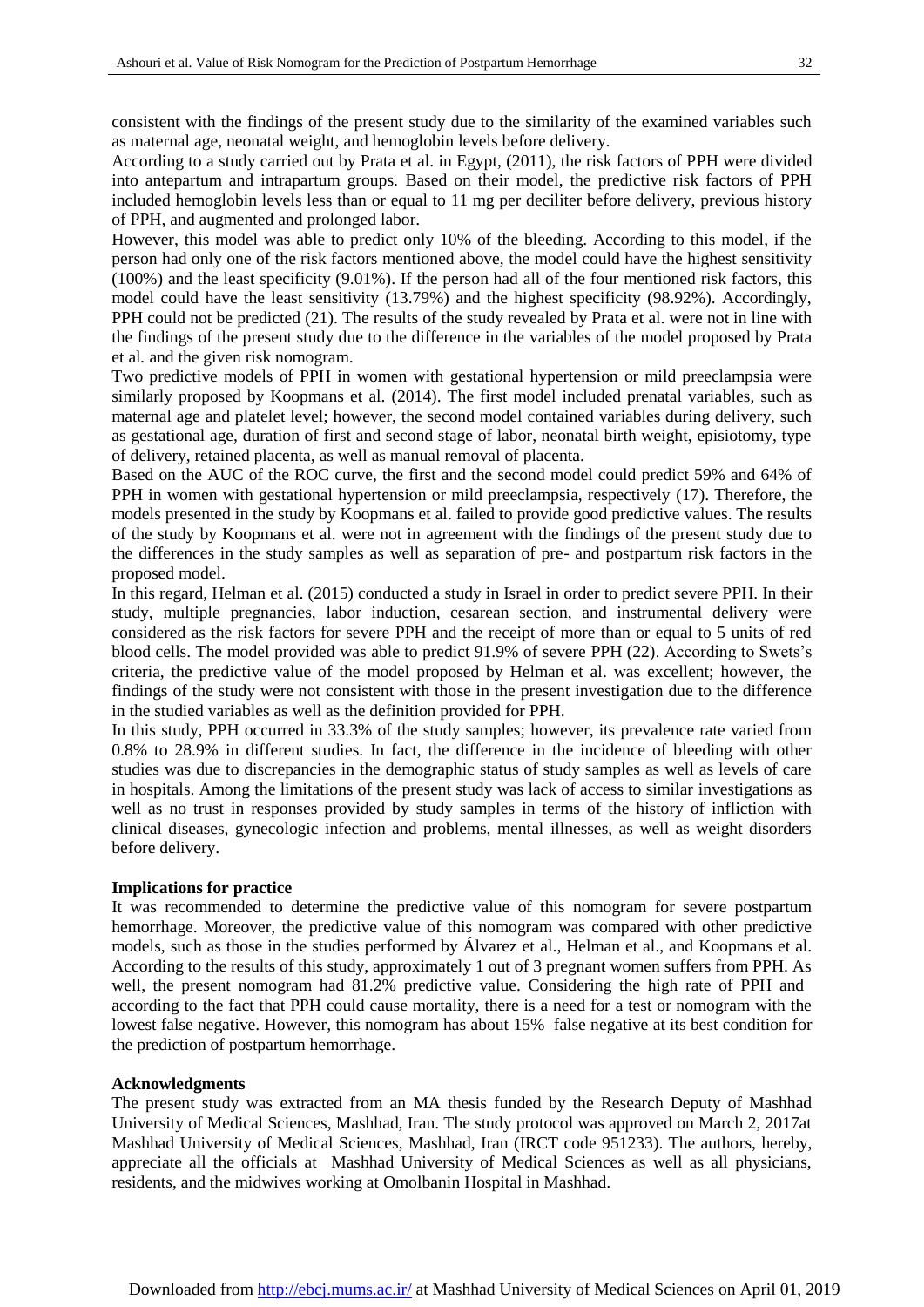#### **Conflict of Interests:**

None declared

#### **References:**

1. Stafford I, Dildy GA, Clark SL, Belfort MA. Visually estimated and calculated blood loss in vaginal and cesarean delivery. American Journal of Obstetrics & Gynecology. 2008 Now;199:519. e1-. e7.

2. Cunningham F, Leveno K, Bloom S, Spong CY, Dashe J. Williams obstetrics, 24e: Mcgraw-hill; 2014.

3. Looft E, Simic M, Ahlberg M, Snowden JM, Cheng YW, Stephansson O. Duration of second stage of labour at term and pushing time: risk factors for postpartum haemorrhage. Paediatric Perinatal Epidemiology. 2017 Mar;31:126-33.

4. Miller CM, Cohn S, Akdagli S, Carvalho B, Blumenfeld YJ, Butwick AJ. Postpartum hemorrhage following vaginal delivery: risk factors and maternal outcomes. [J Perinatol.](https://www.ncbi.nlm.nih.gov/pubmed/27977018) 2017 Mar;37(3):243-248.

5. Abbaspoor Z, Vaziri L, Emam J. Sensitivity and specificity collector bag for the measurement of post-partum hemorrhage. Journal of Guilan University of Medical Sciences. 2012;21:58-64.

6. Kordi M, Fakari FR, Mazloum SR, Khadivzadeh T, Akhlaghi F, Tara M. Comparison of the effect of web-based, simulation-based, and conventional training on the accuracy of visual estimation of postpartum hemorrhage volume on midwifery students: A randomized clinical trial. [J Educ Health](https://www.ncbi.nlm.nih.gov/pubmed/?term=Comparison+of+the+effect+of+web-based%2C+simulation-based%2C+and+conventional+training+on+the+accuracy+of+visual+estimation+of+postpartum+hemorrhage+volume+on+midwifery+students%3A+A+randomized+clinical+trial)  [Promot.](https://www.ncbi.nlm.nih.gov/pubmed/?term=Comparison+of+the+effect+of+web-based%2C+simulation-based%2C+and+conventional+training+on+the+accuracy+of+visual+estimation+of+postpartum+hemorrhage+volume+on+midwifery+students%3A+A+randomized+clinical+trial) 2016 Jun 23;5:22.

7. Chun R, Kirkpatrick AW. Intra-abdominal pressure, intra-abdominal hypertension, and pregnancy: a review. [Ann Intensive Care.](https://www.ncbi.nlm.nih.gov/pubmed/22873421) 2012 Jul 5;2 Suppl 1:S5.

8. El Khouly NI. Comparison of intravenous ferrous sucrose and oral ferrous sulphate in treatment of postpartum iron deficiency anemia. [J Matern Fetal Neonatal Med.](https://www.ncbi.nlm.nih.gov/pubmed/?term=Comparison+of+intravenous+ferrous+sucrose+and+oral+ferrous+sulphate+in+treatment+of+postpartum+iron+deficiency+anemia) 2017 Apr;30(8):967-971.

9. Bazant E, Rakotovao JP, Rasolofomanana JR, Tripathi V, Gomez P, Favero R, et al. Quality of care to prevent and treat postpartum hemorrhage and pre-eclampsia/eclampsia: an observational assessment in Madagascar's hospitals[. Med Sante Trop.](https://www.ncbi.nlm.nih.gov/pubmed/?term=Quality+of+care+to+prevent+and+treat+postpartum+hemorrhage+and+pre-eclampsia%2Feclampsia%3A+an+observational+assessment+in+Madagascar%27s+hospitals) 2013 May 1;23(2):168-75.

10. Tara F, Davoodi R, Saghafi N, Mirteimouri M, Ghooshkhanei H, Soltanifar A, et al. Management of Post-Partum Hemorrhage (Clinical Guideline). The Iranian Journal of Obstetrics, Gynecology and Infertility. 2013 Aug;16(62):11-7.

11. Ngwenya S. Postpartum hemorrhage: incidence, risk factors, and outcomes in a low-resource setting. International journal of women's health. 2016;8:647-50.

12. Cortet M, Maucort-Boulch D, Deneux-Tharaux C, Dupont C, Rudigoz RC, Roy P, et al. Severity of post‐partum hemorrhage after vaginal delivery is not predictable from clinical variables available at the time post‐partum hemorrhage is diagnosed. Journal of Obstetrics and Gynaecology Research. 2015 Feb;41(2):199-206.

13. Biguzzi E, Franchi F, Ambrogi F, Ibrahim B, Bucciarelli P, Acaia B, et al. Risk factors for postpartum hemorrhage in a cohort of 6011 Italian women. Thrombosis research. 2012 Apr;129(4):e1-7.

14. Cummings K, Doherty DA, Magann EF, Wendel PJ, Morrison JC. Timing of manual placenta removal to prevent postpartum hemorrhage: is it time to act? The Journal of Maternal-Fetal & Neonatal Medicine. 2016 Dec:29(24):3930-3.

15. Kerr R, Eckert LO, Winikoff B, Durocher J, Meher S, Fawcus S, et al. Postpartum haemorrhage: Case definition and guidelines for data collection, analysis, and presentation of immunization safety data. [Vaccine.](https://www.ncbi.nlm.nih.gov/pubmed/27431424) 2016 Dec 1;34(49):6102-6109.

16. Ononge S, Mirembe F, Wandabwa J, Campbell OM. Incidence and risk factors for postpartum hemorrhage in Uganda. Reproductive health. 2016;13:1.

17. Koopmans CM, Tuuk K, Groen H, Doornbos JP, Graaf IM, Salm P, et al. Prediction of postpartum hemorrhage in women with gestational hypertension or mild preeclampsia at term. Acta obstetricia et gynecologica Scandinavica. 2014;93:399-407.